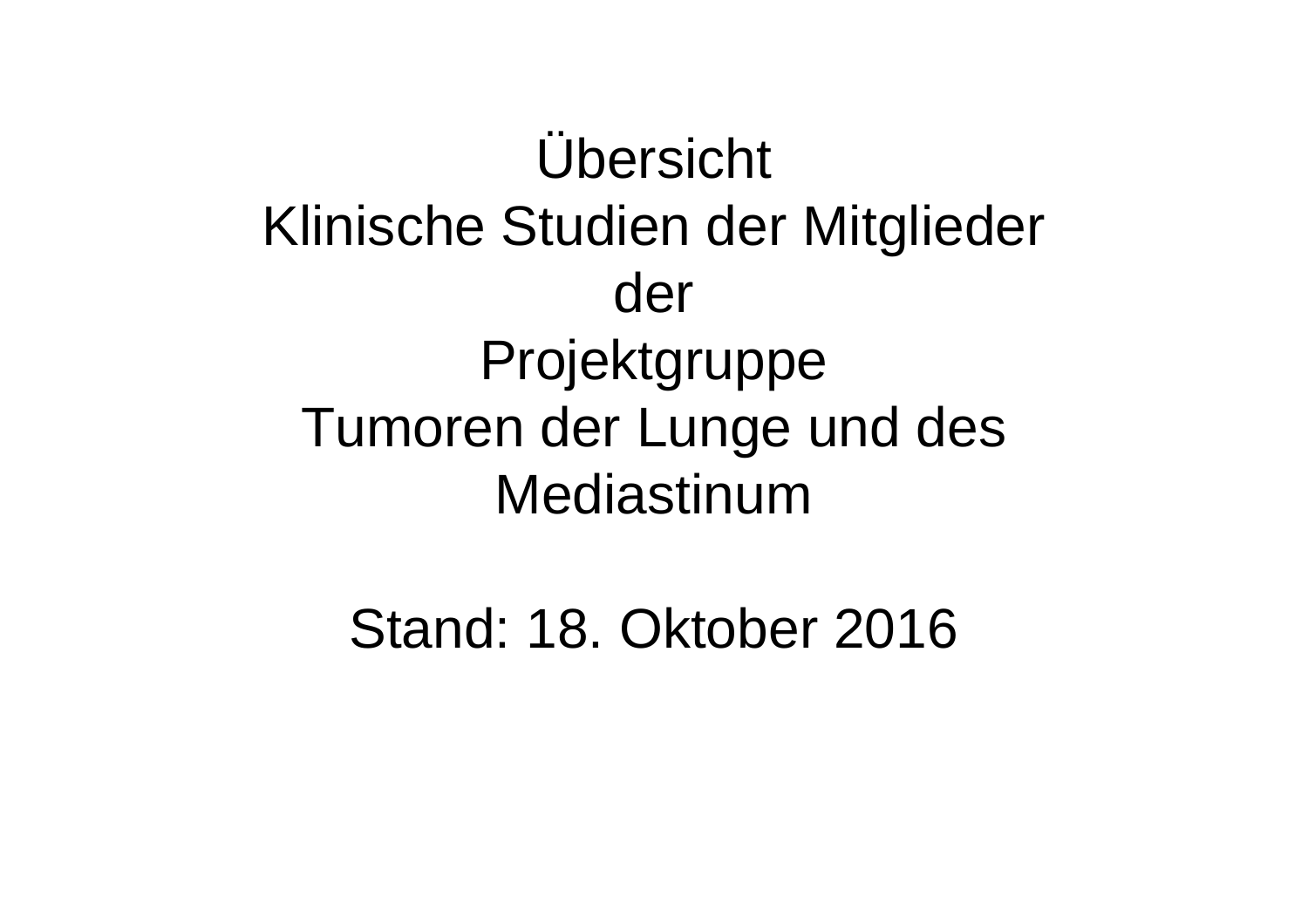#### **Klinikum** NSCLC, lokal fortgeschritten, nach Radiochemotherapie **Rechts der Isar**

**Clinical phase II trail:** 

Targeted Natural Killer (NK) cell based adoptive immunotherapy for the treatment of patients with Non-Small Lung Cell Carcinoma (NSCLC) after radiochemotherapy (RCT)

#### Screeningstudie für Hsp70



#### **Study setup**



Immunological assessment: 4 weeks after last treatment day of RCT

Turnor assessment: 4 weeks after last treatment day of RCT

Eligible patients will be randomised to either study or control group after tumor assessment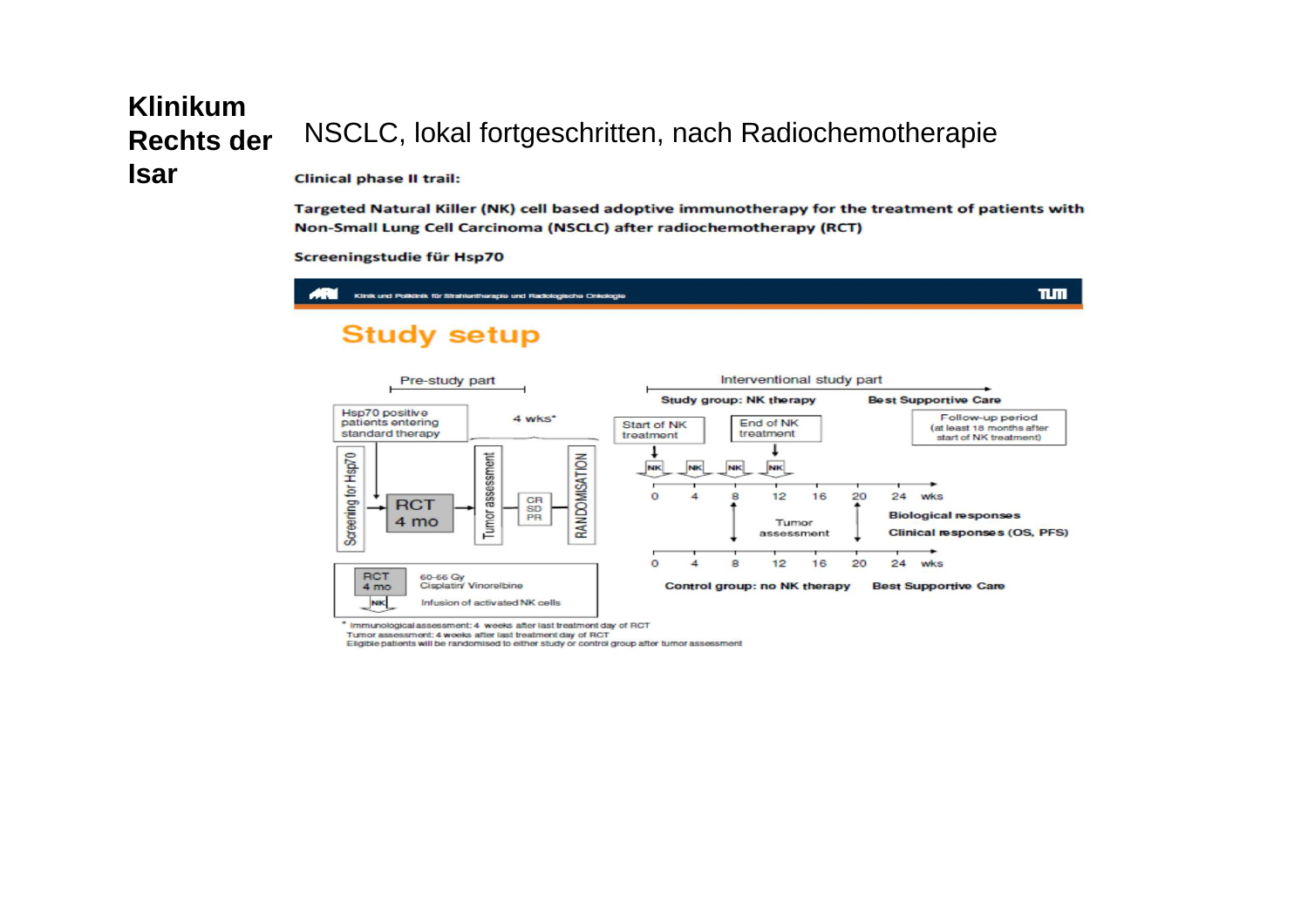#### Klinikum Rechts der Isar (Stand Oktober 2016)

NSCLC: GO29537 Abraxane/Carbo +/- Atezolizumab für Nicht Platte 1st line SCLC: Trinity- Rovalpituzumab Tesirine für SCLC 3rd line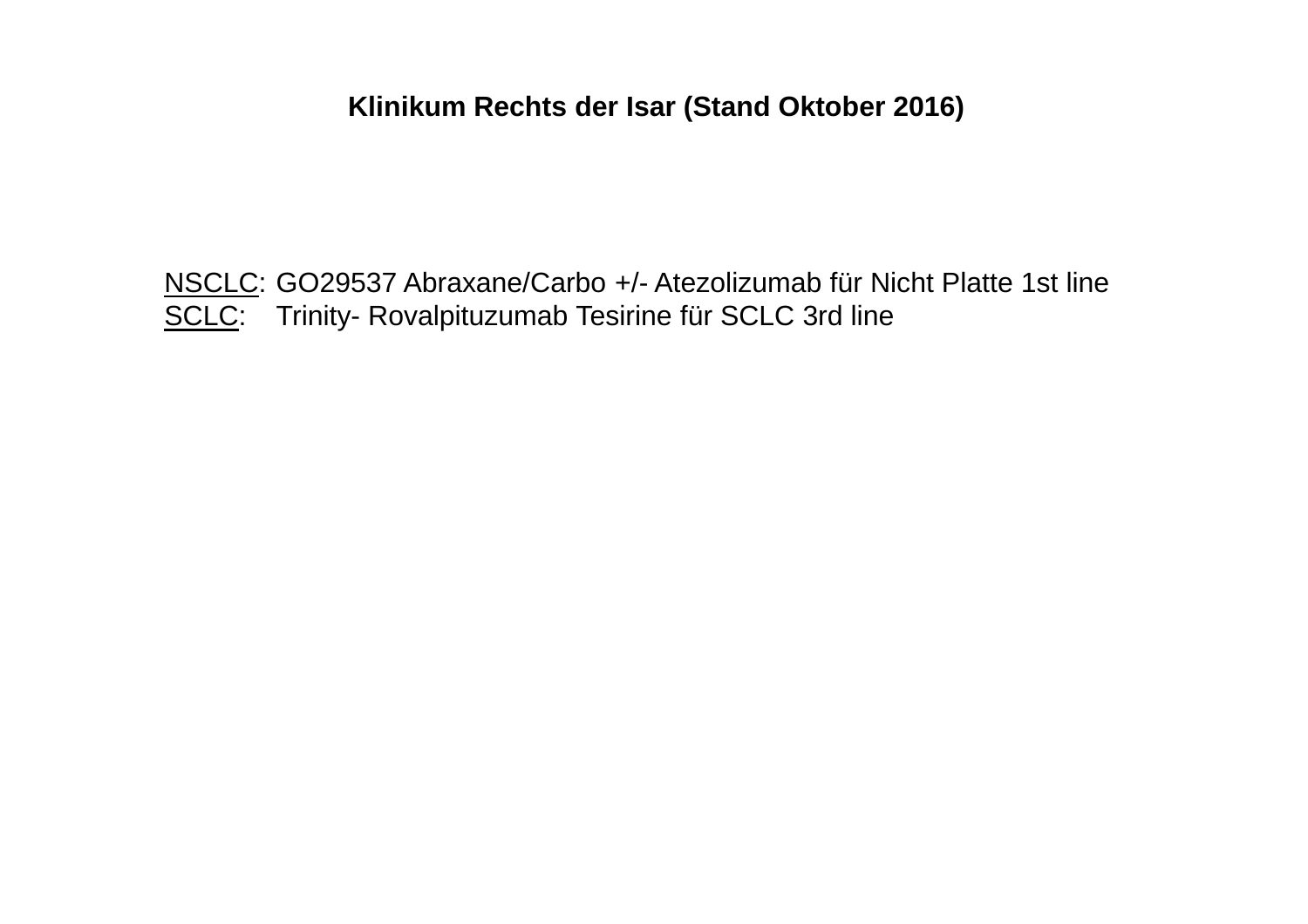### **Klinikum Bogenhausen Stand- Stand Juli 2016 - <sup>1</sup>**

| <b>Studie</b>                                                     | IP                                                                                                 | <b>Indikation</b>                                                                |
|-------------------------------------------------------------------|----------------------------------------------------------------------------------------------------|----------------------------------------------------------------------------------|
| NSCLC Stadium IB - IIIA, Adjuvanz:                                |                                                                                                    |                                                                                  |
| GO29527<br>Roche<br>geplant<br>(Ph III)                           | - Atezolizumab (PD-L1 positiv<br>- Erhaltung nach adjuvanter Chemo<br>- offene Studie              |                                                                                  |
| <b>NSCLC Stadium IIIA/IIIB, 1st line:</b>                         |                                                                                                    |                                                                                  |
| NK-Immuntherapie<br>(Ph II)<br><b>NSCLC Stadium IV, 1st line:</b> | - TKD/IL-2 aktivierte autologe NK-Zellen<br>- Erhaltung nach Erstlinie<br>- offene Studie          | - PECA, HSP-70 Positivität (Blutprobe)<br>- vorherige Radiochemo (mind. 4 Gaben) |
| <b>Flaura</b><br>AstraZeneca<br>(Ph III)<br>keine Rekrutierung    | - AZD9291 (3. Generations-TKI) im<br>Vergleich mit Erlotinib oder Gefitinib                        | - ADC, Stadium IIIB-IV<br>- EGFR-Mutation (Exon-19-Del oder L858R)               |
| A782<br>Amgen<br>(Ph III)                                         | - Darbepoetin bei Anämie (Hb<11g/dl)<br><b>Begleitend zur Erstlinie</b>                            | - NSCLC<br>- mind. 2 Zyklen Chemo müssen noch gegeben werden                     |
| GO29436<br>Roche<br>(Ph III)                                      | - Atezolizumab (anti-PD-L1 AK) mit<br>Carbo/Pac +/- Beva<br>- offene Studie                        | - ADC<br>- Testung auf PD-L1 Status                                              |
| GO29437<br>Roche<br>(Ph III)                                      | - Atezolizumab (anti-PD-L1 AK) mit<br>Carbo/Pac oder Nabpaclitaxel<br>- offene Studie              | - PECA<br>- Testung auf PD-L1 Status                                             |
| CA209227<br><b>BMS</b><br>(Ph III)                                | - Nivolumab +/- Ipilimumab (anti-CTLA-<br>4 AK) im Vergleich zu Platindoublette<br>- offene Studie | - ADC, PECA<br>- Testung auf PD-L1-Status                                        |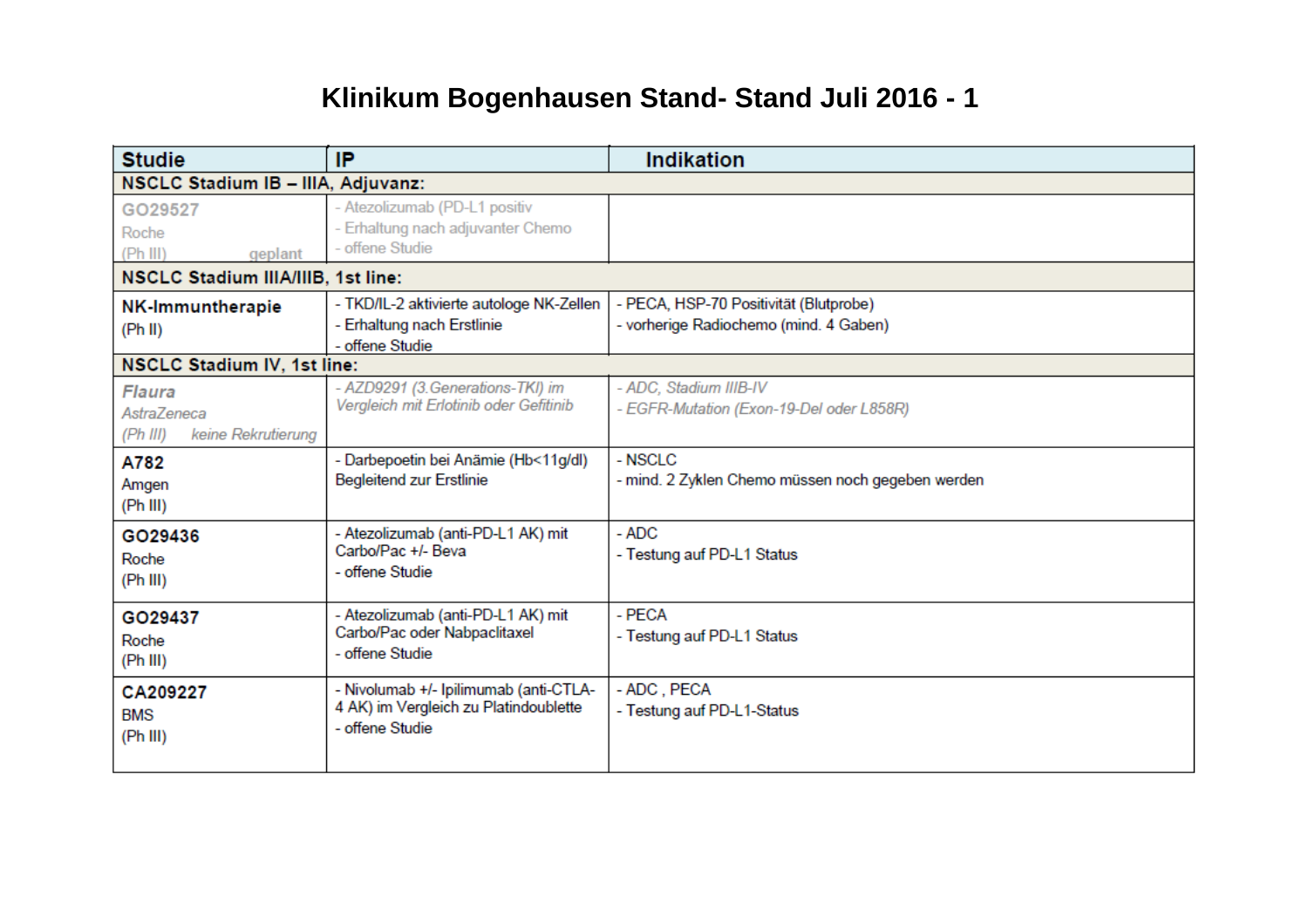#### **Klinikum Bogenhausen Stand- Stand Juli 2016 - <sup>2</sup>**

| <b>NSCLC Stadium IV, 2nd line:</b>                                           |                                                                                                                   |                                                                                                                                                                         |
|------------------------------------------------------------------------------|-------------------------------------------------------------------------------------------------------------------|-------------------------------------------------------------------------------------------------------------------------------------------------------------------------|
| <b>TH-CR-415</b><br><b>Threshold Pharma</b><br>keine Rekrutierung<br>(PH II) | -Th-302 (Aktivierung im hypoxischen<br>Milieu, interkaliert mit DNA) in<br><b>Kombination mit Pemetrexed</b>      | - ADC, Stadium IIIB-IV                                                                                                                                                  |
| Select-1<br>Astra7eneca<br>(PH III)<br>keine Rekrutierung                    | - Selumetinib (MEK-Inhibitor) in<br><b>Kombination mit Docetaxel</b>                                              | - Stadium IIIB-IV<br>- KRAS Mutation                                                                                                                                    |
| <b>HER-3-LUNG</b><br>- on hold-<br>Daichii                                   | - Patritumab (anti-HER3 AK) in<br>Kombination mit Erlotinib<br>- Stadium IIIB-IV                                  | - 1. Stufe (abgeschlossen): Einschluss unabh. vom HER3-Status (high oder low)<br>- 2. Stufe (folgt): Einschluss nur bei HER3 high Status                                |
| OSE-2101<br>OSE-Pharma<br>(Ph III)<br>geplant                                | - OSE-2101 (Vakzin, 10 synthetisierte<br>Peptide) im Vergleich zu Docetaxel<br>oder Pemetrexed<br>- offene Studie | - HLA-A2 positiv                                                                                                                                                        |
| NSCLC Stadium IV, 2nd / 3rd line:                                            |                                                                                                                   |                                                                                                                                                                         |
| <b>CINC280A</b><br>Novartis<br>(Ph II)                                       | - INC280 (cMET-Inhibitor in<br>Tablettenform)<br>- offene Studie                                                  | - Testung auf cMET Status (Amplifikation, Mutation)                                                                                                                     |
|                                                                              |                                                                                                                   |                                                                                                                                                                         |
| <b>CINC280B</b><br><b>Novartis</b><br>(Ph II)<br>geplant                     | Phase II:<br>- INC280 (cMET-Inhibitor) +/- Erlotinib<br>im Vergleich mit Platin/Pemetrexed<br>- offene Studie     | - cMET Amplifikation<br>- EGFR Mutation (Exon-19-Del oder L858R)<br>- EGFR TKI-Resistenz (exakt 1 vorausgehende TKI-Therapie mit Erlobinib, Gefitinib<br>oder Afatinib) |
| SCLC limited disease, 1st line:                                              | - Nivolumab + Ipilimumab                                                                                          | Studieneinschluss:                                                                                                                                                      |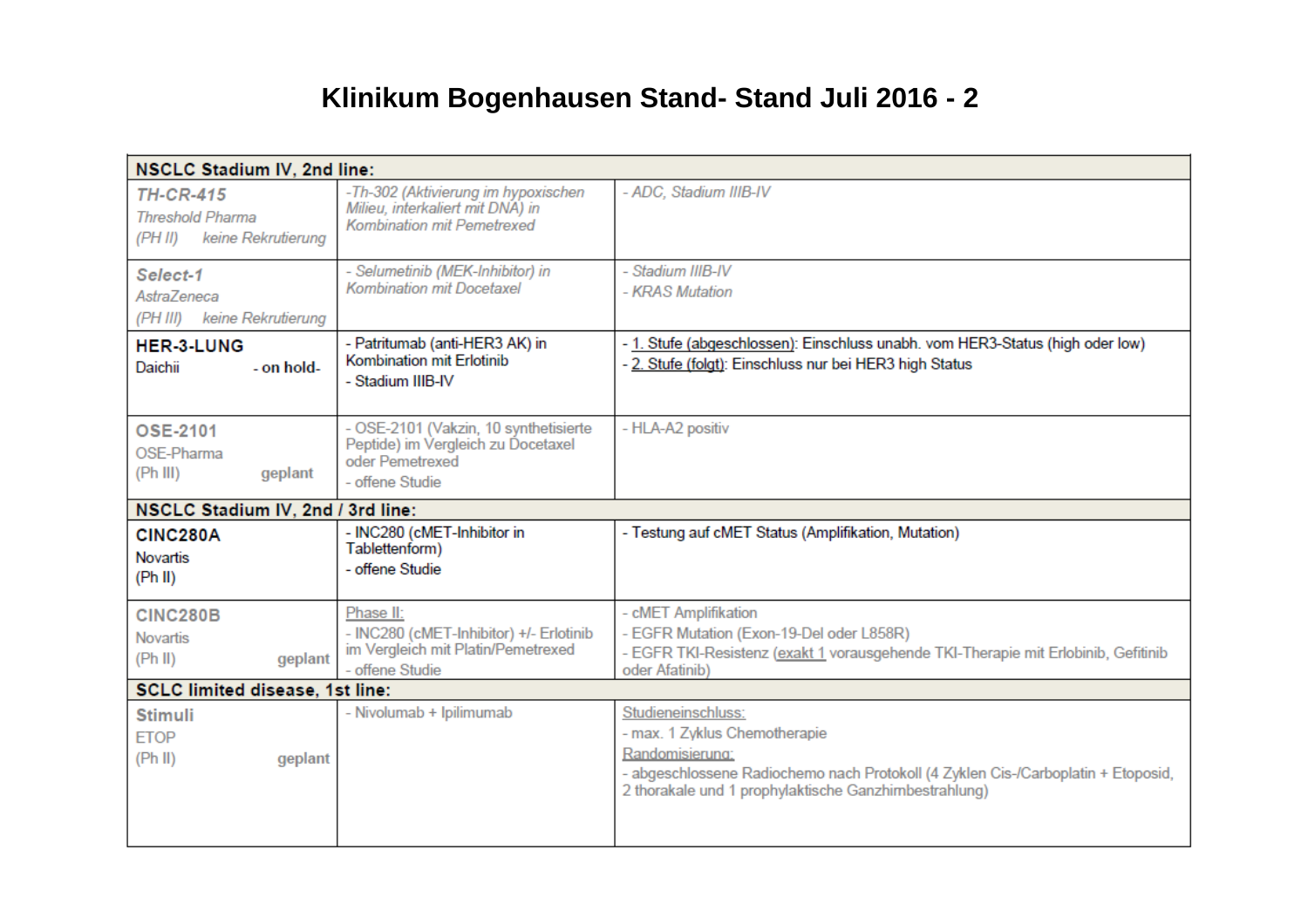### **Klinikum Bogenhausen Stand- Stand Juli 2016 - 3**

| SCLC limited/extensive disease, 2nd line: |                                      |                                                        |  |  |  |  |  |  |  |
|-------------------------------------------|--------------------------------------|--------------------------------------------------------|--|--|--|--|--|--|--|
| CA209331                                  | - Nivolumab (anti-PD-1 AK)           | - Testung auf PD-L1 Status                             |  |  |  |  |  |  |  |
| <b>BMS</b>                                | im Vergleich zu Topotecan            | - mind. 4 vorausgehende Zyklen Chemo                   |  |  |  |  |  |  |  |
| (Ph III)                                  |                                      |                                                        |  |  |  |  |  |  |  |
| SCLC, ab 3rd line:                        |                                      |                                                        |  |  |  |  |  |  |  |
| <b>SCRX001-002</b>                        | - Rovalpituzumab tesirine (anti-DLL3 | - DLL3 positiv                                         |  |  |  |  |  |  |  |
| Stemcentrx                                | AK-Konjungat)                        |                                                        |  |  |  |  |  |  |  |
| (Ph II)<br>geplant                        | - offene Studie                      |                                                        |  |  |  |  |  |  |  |
| Nicht-interventionelle Studien:           |                                      |                                                        |  |  |  |  |  |  |  |
| <b>LUMINIST</b>                           |                                      | - Beobachtungsstudie                                   |  |  |  |  |  |  |  |
| AstraZeneca                               |                                      | - alle Screening Failure Patienten der Select-1 Studie |  |  |  |  |  |  |  |
|                                           |                                      |                                                        |  |  |  |  |  |  |  |
| <b>AVAdeno</b>                            | Avastin (Bevacizumab) in Kombination | ADC, Stadium IIIB-IV                                   |  |  |  |  |  |  |  |
| (Roche)                                   | mit einer platinhaltigen Chemo       | - Erstlinie                                            |  |  |  |  |  |  |  |
| <b>GIDEON</b>                             | Giotrif (Afatinib)                   | - NSCLC, Stadium IV                                    |  |  |  |  |  |  |  |
|                                           |                                      | - Erstlinie                                            |  |  |  |  |  |  |  |
|                                           |                                      | - Patienten mit akt. EGFR Mutation                     |  |  |  |  |  |  |  |
| <b>RePneu</b>                             | Lungenvolumen-reduktionsspirale      | - Emphysem mit Überblähung                             |  |  |  |  |  |  |  |
|                                           |                                      | - FEV1<45%, RV>175%                                    |  |  |  |  |  |  |  |
| <b>Insights IPF</b>                       |                                      | - idiopathische Lungenfibrose                          |  |  |  |  |  |  |  |
|                                           |                                      | - Neudiagnose oder bestehend                           |  |  |  |  |  |  |  |
| <b>FOCUS</b>                              |                                      | - akute Lungenarterienembolie                          |  |  |  |  |  |  |  |
| <b>FOCUS bioSeq</b>                       |                                      | - Ausschluss: Zufallsbefund                            |  |  |  |  |  |  |  |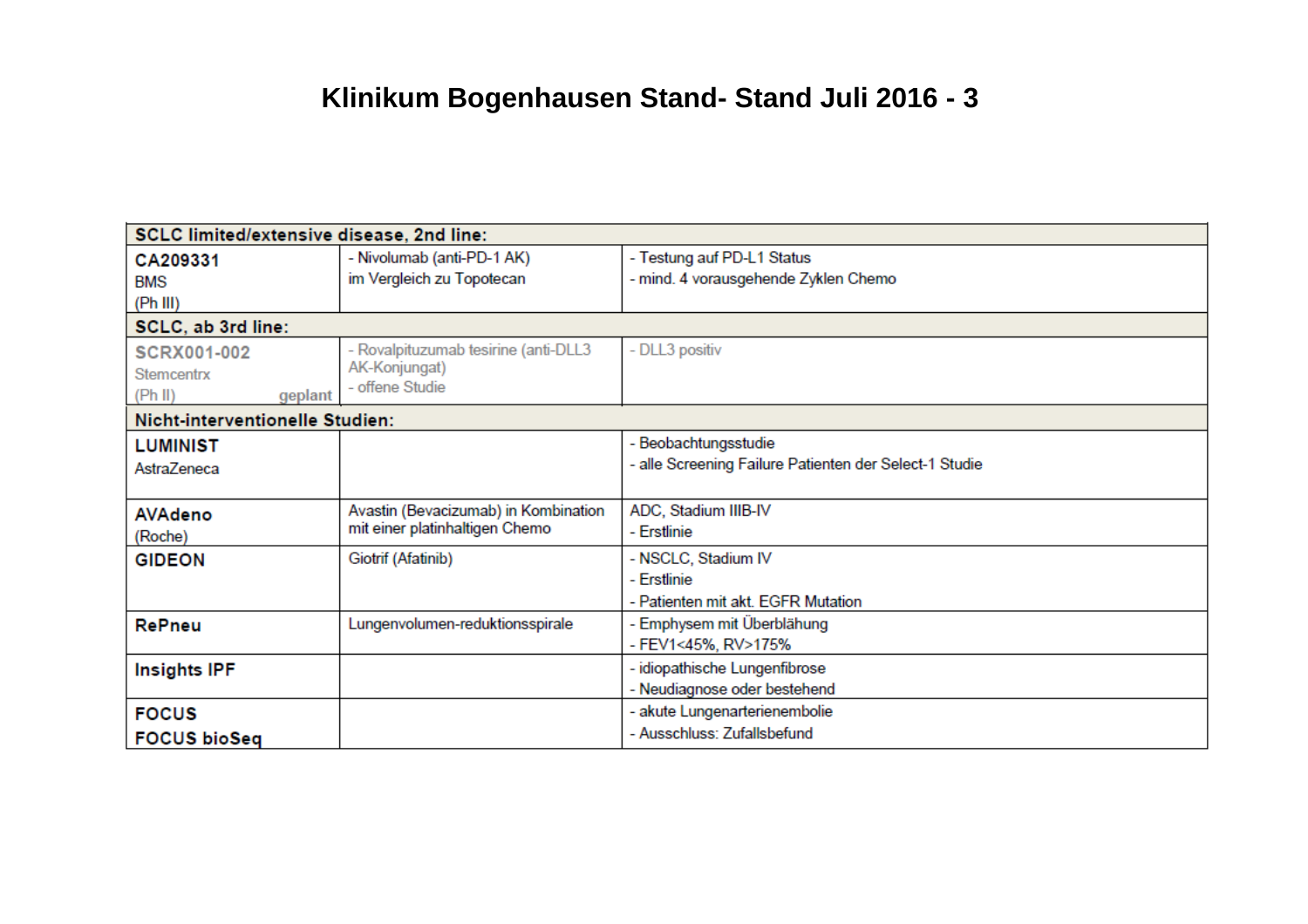#### **Klinikum Innenstadt Stand 14.10.2016 - <sup>1</sup>**

| Histo,<br>stage                                                                         | <b>Mutation</b><br>Linie                                                                          |                                   | Protokoll                               | Eudract<br>Nr.              | Sponsor                             | <b>Studientitel</b>                                                                                                                                                       |                              |  |  |  |  |
|-----------------------------------------------------------------------------------------|---------------------------------------------------------------------------------------------------|-----------------------------------|-----------------------------------------|-----------------------------|-------------------------------------|---------------------------------------------------------------------------------------------------------------------------------------------------------------------------|------------------------------|--|--|--|--|
| ongoing                                                                                 |                                                                                                   |                                   |                                         |                             |                                     |                                                                                                                                                                           |                              |  |  |  |  |
| NSCLC,                                                                                  | EGFR+                                                                                             | 2nd line<br>TKI                   | <b>TIGER-2</b><br>$CO - 1686 -$<br>019  | $2013-$<br>005532<br>$-23$  | Clovis<br>oncology                  | Oral CO-1686 as 2nd line EGFR-directed TKI in<br>patients with mutant EGFR NSCLC with T790M<br>resistance mutation, auch ohne Mutation                                    | Closed<br>Pat<br>ongoin<br>g |  |  |  |  |
| <b>NSCLC</b>                                                                            | $ALK+$<br>Nach<br><b>ALTA</b><br>AP26113-<br>Crizo-<br>tinib<br>13-201                            |                                   |                                         |                             | <b>ARIAD</b><br>pharmaceuti<br>cals | AP26113 in patients with ALK-positive NSCLC,<br>previously treated with Crizotinib                                                                                        | Closed<br>Pat<br>ongoin<br>q |  |  |  |  |
| <b>NSCLC</b><br>IIIB, IV                                                                | 2nd line<br><b>Merrimack</b><br>Heregulin<br>positive<br>Sherlock                                 |                                   |                                         |                             | Merrimack                           | MM-121 in Combination with Docetaxel or<br>Pemetrexed versus Docetaxel or Pemetrexed<br>alone in patients with Heregulin positive locally<br>advanced or metastatic NSCLC | open                         |  |  |  |  |
| <b>SNSCLC</b>                                                                           | 2nd line<br>$2015 -$<br>Primus<br>AIO-Studien<br>Squamous<br>001123<br>$-22$<br>metastatic sNSCLC |                                   |                                         |                             |                                     | Pembrolizumab maintenance following first-line<br>platinum based chemotherapy in patients with                                                                            | open                         |  |  |  |  |
| NSCLC,<br>Illa,<br>IIIb                                                                 | <b>HSP 70</b><br>present                                                                          | Erhalt<br>nach<br>Radio-<br>chemo | Killercell<br>NSCLC-<br><b>TKD/IL-2</b> | 2008-<br>002130<br>$-30$    | TU<br>München                       | Zielgerichtete adjuvante Immuntherapie mittels<br>aktivierter NK-Zellen bei Patienten mit einem<br>NSCLC im Anschluss an Radiochemotherapie                               | open                         |  |  |  |  |
| <b>NSCLC</b><br>$Alk+$<br>Ceritinib<br>Food<br><b>Effect</b><br><b>CLDK378A2</b><br>112 |                                                                                                   |                                   |                                         | $2014 -$<br>004001<br>$-32$ | <b>Novartis</b>                     | Exposure, efficacy and safety of different doses<br>of ceritinib taken with a low-fat meal or in fasted<br>state in patients with NSCLC Alk+                              | open                         |  |  |  |  |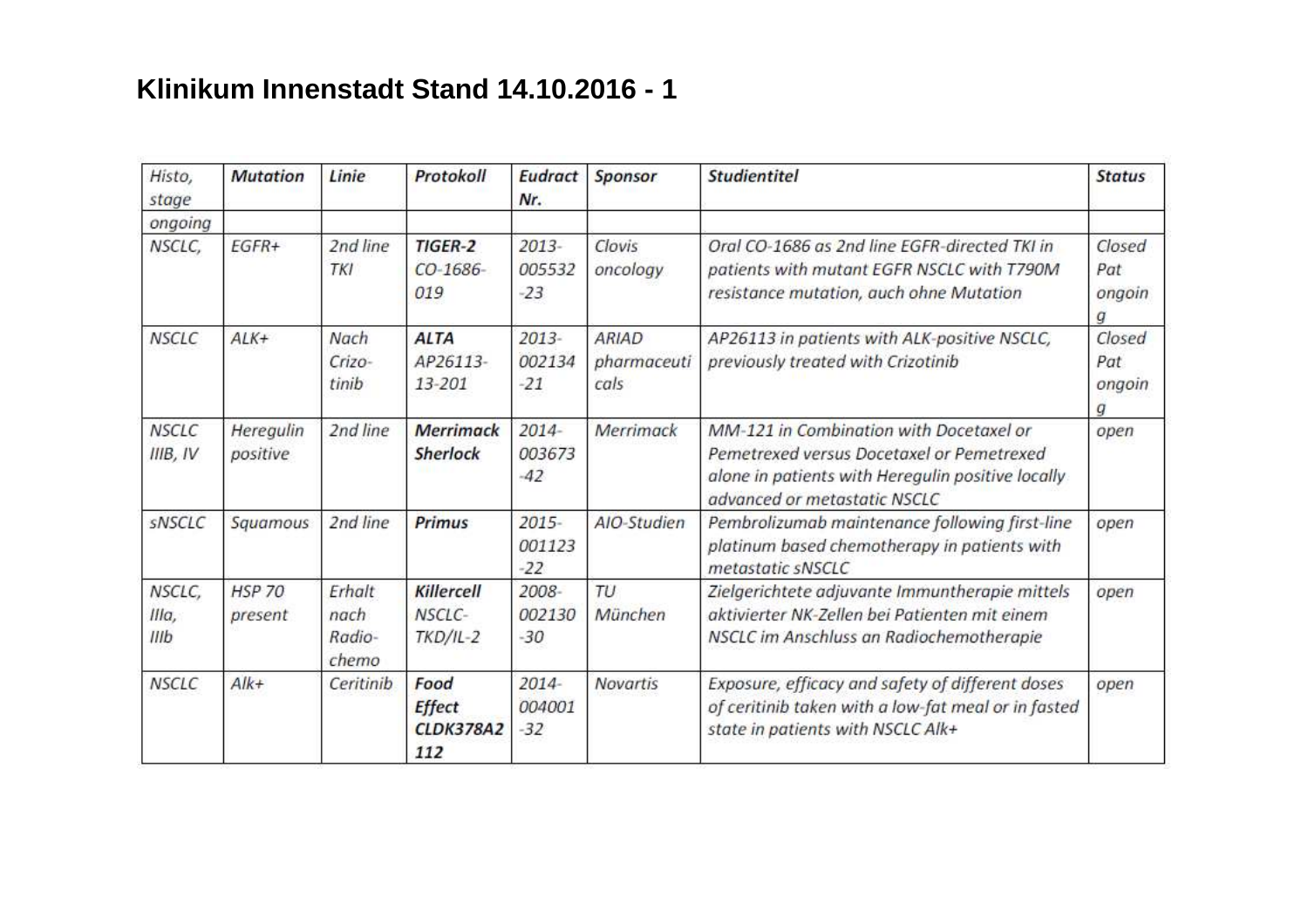#### **Klinikum Innenstadt Stand 14.10.2016 - <sup>2</sup>**

| <b>NSCLC</b><br>IIIA/B                                                                  | Not<br>defined | Consolid<br>after<br>firstline        | <b>Nicolas</b><br><b>ETOP</b><br>$6 - 14$ | 2014-<br>005097<br>$-11$    | <b>ETOP</b><br>Schweiz  | Anti-PD1 Nivolumab Consolidation after firstline<br>chemo and radiotherapy in NSCLC Stage IIIA/B                                                                       | open    |
|-----------------------------------------------------------------------------------------|----------------|---------------------------------------|-------------------------------------------|-----------------------------|-------------------------|------------------------------------------------------------------------------------------------------------------------------------------------------------------------|---------|
| <b>NSCLC</b><br>$EGFR+$<br>Firstline<br><b>GIDEON</b><br>1200.205<br>Giotrif            |                |                                       |                                           | <b>NIS</b>                  | Boehringer<br>Ingelheim | Giotrif in der Erstlinientherapie des<br>fortgeschrittenen NSCLC mit aktivierenden EGFR-<br><b>Mutationen</b>                                                          | open    |
| SCLC<br><b>STIMULI</b><br>Limited<br>mainten<br><b>ETOP</b><br><b>IFCT 4-12</b><br>ance |                |                                       |                                           | $2013 -$<br>002609<br>$-78$ | <b>ETOP</b><br>Schweiz  | Phase II Studie mit Nivolumab und Ipilimumab<br>zur Erhaltungstherapie beim SCLC limited nach<br>Radio/Chemo                                                           | Open    |
| <b>NSCLC</b><br>inopera<br>ble                                                          | EGF<br>250     | inoperab<br>le                        | <b>BIOVEN2</b><br>BV<br>NSCLC002          | $2013 -$<br>005335<br>$-25$ | Bioven<br>Aberdeen UK   | EGF Cancer vaccine in inoperable, late stage<br>biomarker positiv NSCLC patients                                                                                       | on hold |
| Adv.<br><b>NSCLC</b><br>after<br>firstline<br>wih<br>Afatinib                           | EGFR+          | after<br>firstline<br>wih<br>Afatinib | <b>MARBLE</b><br>AIO-TRK-<br>0114         | 2014-<br>001983<br>$-36$    | AIO Studien             | Phase II Studie of maintaining pan-ERBB<br>blockade following platinum-based induction<br>chemtherapy in patients with advanced NSCLC<br>after firstline with Afatinib | open    |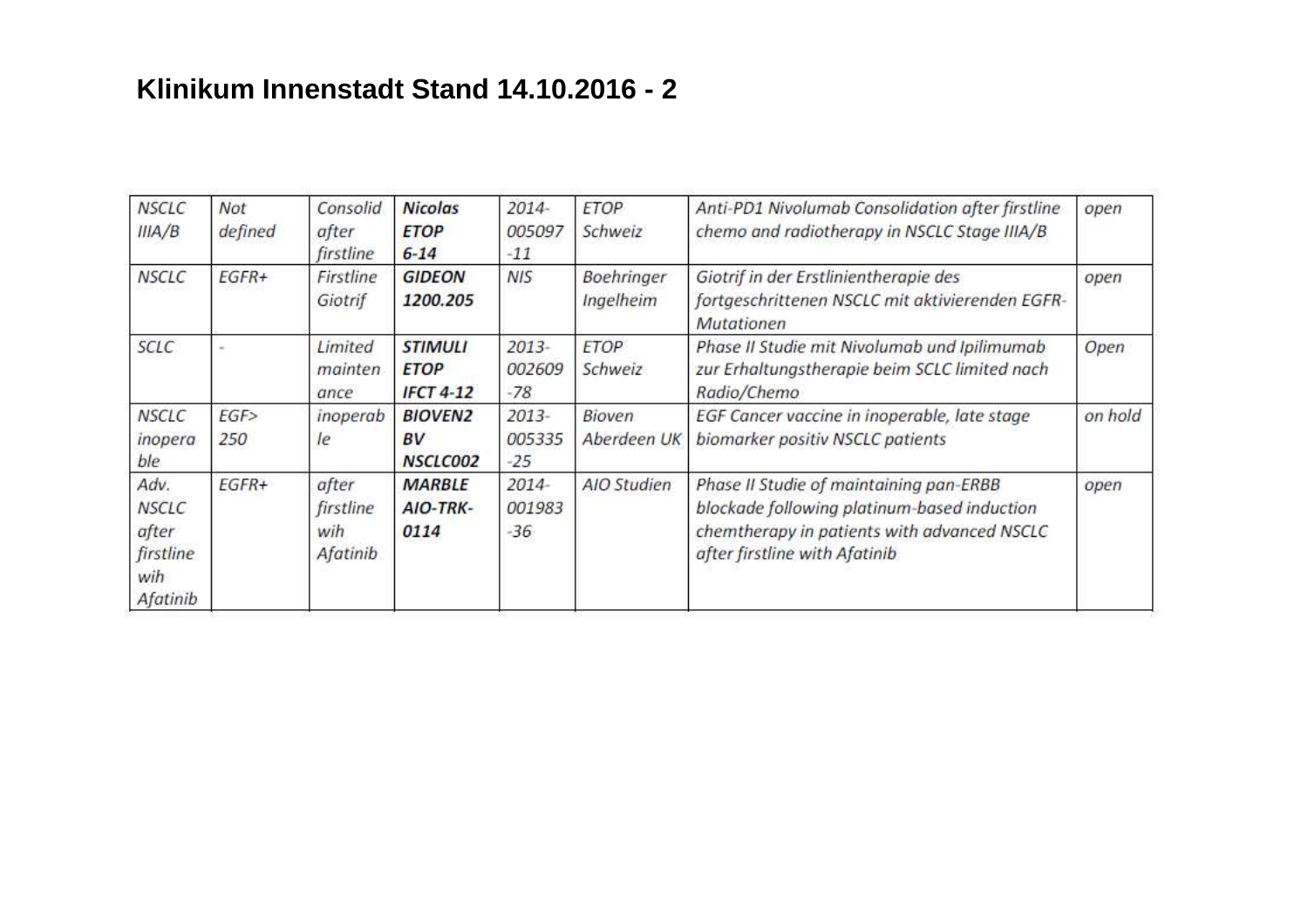#### Klinik Gauting - Stand Oktober 2016 - 1 (laufende Studien)

| <b>NSCLC</b>   | 1st                     | alle             | alle                                     | advanced      | 3              | Splendour                     | <b>ETOP</b>                  | 2013-003156-21 | NCT02129699 | <b>ETOP</b>  |      | 1st line SOC + Denosumab                                                  |                                            |
|----------------|-------------------------|------------------|------------------------------------------|---------------|----------------|-------------------------------|------------------------------|----------------|-------------|--------------|------|---------------------------------------------------------------------------|--------------------------------------------|
| Meso           | 1st                     | Meso             | unresectable                             |               | 2              | MORAb-009-201                 | 009-021                      | 2014-004489-85 | NCT02357147 | Morphotek    |      | Amaxutimab + Pem + Cis                                                    | Monoklonaler Antikörper anti<br>mesothelin |
| <b>NSCLC</b>   | 1st                     | Platte           | maint, nach NAB<br>Pacli+Carbo           | IIIb/IV       | 3              | ABI-007-NSCLC-003 Abi007      |                              | 2014-003804-66 | NCT02027428 | Celgene      |      | NAB-Paclitaxel                                                            |                                            |
| <b>NSCLC</b>   | ab 1st                  | alle             | ALK pos mit brain<br>mets                |               | 2              | CLDK378A2205                  | <b>CLDK</b>                  | 2014-000578-20 | NCT02336451 | Novartis     | 1201 | Ceritinib oral                                                            | <b>ALK Inhibitor</b>                       |
| <b>NSCLC</b>   | adjuvant                | Adeno            | EGFR positiv nach<br>Komplettresektion   | lb-Illa       | 3              | D5164C00001                   | Adaura                       | 2015-000662-65 | NCT02511106 | Astra Zeneca | 2603 | AZD9291/Placebo                                                           | EGFR + T790M Inhibitor                     |
| <b>NSCLC</b>   | adjuvant                | alle             | mit + ohne PD L1,<br>vorher Test         | Ib, II, IIIa  | 3              | MK-3475-091<br>EORTC-1416-LCG | Pearls                       | 2015-000575-27 | NCT02504372 | Merck        |      | Pembrolizumab/Placebo                                                     | Monoklonaler Antikörper anti<br>PD-1       |
| <b>NSCLC</b>   | 3rd                     | Crizo<br>vorbeh. | ALK pos.                                 | advanced      | 3              | MO29750                       | Alur                         | 2015-000634-29 | NCT02604342 | Roche        |      | Alecitinib oral vs. Alimta oder Doce                                      | <b>ALK Inhibitor</b>                       |
| <b>NSCLC</b>   | recurrent               | alle             | brain mets                               |               | $\overline{2}$ | AIO-ZNS-0113                  | lCaBaMet                     | 2013-005545-37 | NCT02166658 | AIO          |      | Cabacitaxel                                                               |                                            |
| <b>NSCLC</b>   | 1st                     | Adeno            | <b>EGFR positiv</b>                      | IIb/IV        | 3              | 8273-CL-0302                  | Solar                        | 2015-002894-39 | NCT02588261 | Astellas     |      | 49003 ASP8273 vs. Gefitinib                                               | EGFR+T790M inhibitor                       |
| <b>ED-SCLC</b> | maint after<br>1st line | <b>ED-SCLC</b>   |                                          | ED            | 3              | CA 209-451                    | <b>BMS Kleinzeller</b>       | 2015-002441-61 | NCT02538666 | <b>BMS</b>   | 0166 | Nivolumab, Nivolumab + Ipi/Placebo                                        |                                            |
| solid tumors   | Start neue<br>Therapie  | alle             | hohes<br>Thromboserisiko                 | <b>IIB-IV</b> |                | 39039039STM4001               | Riva                         | 2015-001631-21 | NCT02555878 | Janssen      |      | Rivaroxaban vs Placebo                                                    | Thromboseprophylaxe                        |
| <b>NSCLC</b>   | 3rd                     | Adeno            | <b>EGFR</b> wild                         | IIIb/IV       | $\overline{2}$ | CINC280A2201                  | Geometry mono 2014-003850-15 |                | NCT02414139 | Novartis     | 1314 | INC280 oral                                                               | cMET Inhibitor                             |
| <b>SCLC</b>    | 2nd                     | <b>SCLC</b>      |                                          |               | $\overline{2}$ | CESAR C-II-011                | Veliparib                    |                |             | Cesar        | 01   | Veliparib + Topotecan                                                     | PARP1 inhibitor                            |
| <b>NSCLC</b>   | 1st                     | Adeno            |                                          | IV            |                | GO29537                       | IMPower130                   | 2014-003206-32 | NCT02367781 | Roche        |      | Atetolizumab in combination with Carbo anti PD-L1 Antikörper<br>Nab-Pacli |                                            |
| <b>NSCLC</b>   |                         |                  | min. SD nach 4 mts<br>Nivo Vorbehandlung | IIIB/IV       |                | CA209-384                     |                              | 2015-004633-27 | NCT02713867 | <b>BMS</b>   |      | Nivolumab dose frequency Optimierung                                      |                                            |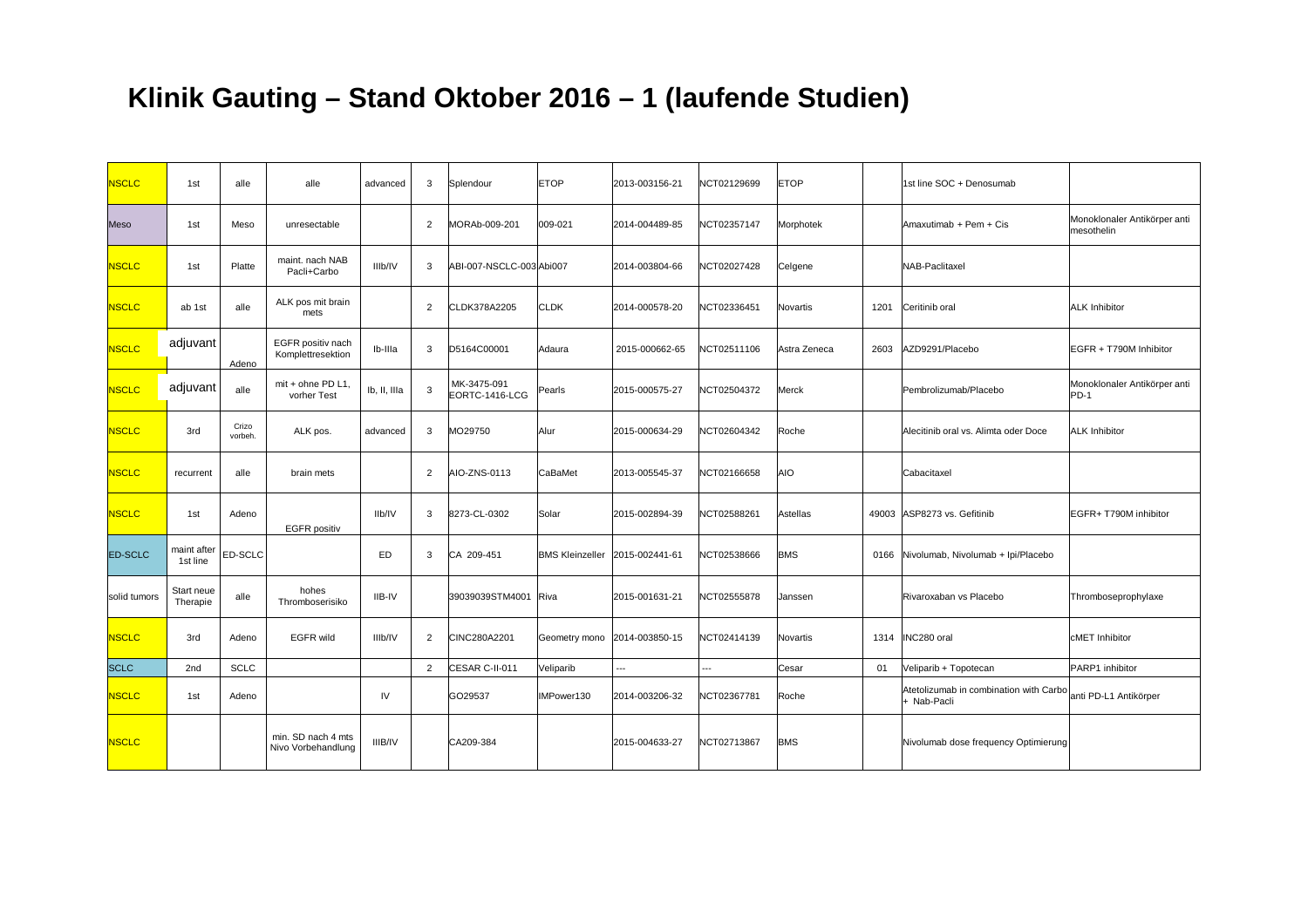### **Klinik Gauting – Stand Oktober 2016 – 2 (kommend)**

| <b>SCLC</b>  | ab 3rd           | <b>SCLC</b>                   | mit DLL3 expr.                                                                                                              | relapsed/<br>refractory | $\overline{2}$    | SCRX001-002      | Trinity        | 2015-004506-42 | NCT02674568        | Stemcentrx                 | Rovalpituzumab Tesirine                                                                  | DLL3 Antikörper                                 |
|--------------|------------------|-------------------------------|-----------------------------------------------------------------------------------------------------------------------------|-------------------------|-------------------|------------------|----------------|----------------|--------------------|----------------------------|------------------------------------------------------------------------------------------|-------------------------------------------------|
| kommend      |                  |                               |                                                                                                                             |                         |                   |                  |                |                |                    |                            |                                                                                          |                                                 |
| <b>NSCLC</b> | 2nd              | Adeno                         | EGFR pos Cmet<br>aplifiziert                                                                                                |                         | $\mathbf{3}$      | CINC280B2201     | Geometry duo   | 2015-001241-84 | CT02468661         | Novartis                   | INC280 oral + Erlo/Chemo                                                                 | cMET Inhibitor                                  |
| <b>SCLC</b>  | 2nd              | SCLC                          |                                                                                                                             |                         | $\mathbf{3}$      | PM1183-C-003-14  | Atlantis       | 2015-001641-89 | VCT02566993        | Pharma Mar SA              | Lurbinectedin + Doxorubincin vs Toptecan                                                 | Chemoalternative bei<br>Platinresistenz         |
| <b>SCLC</b>  |                  | refraktär                     |                                                                                                                             |                         |                   | D419QC00002      | AZ SCLC        | 2016-001202-42 |                    | Astra Zeneca               |                                                                                          |                                                 |
| <b>NSCLC</b> | 2nd              |                               |                                                                                                                             | IV                      | $\overline{2}$    | I4T-MC-JVDN      |                | 2016-001317-25 | NCT02831491        | Eli-Lilly                  | Ramucirumab + weekly Doce                                                                |                                                 |
| <b>SCLC</b>  | 1st              | ED-SCLC                       |                                                                                                                             | advanced                | $\mathbf{3}$      | GO30081          | IMPower133     | 2015-004861-97 | <b>NCT02763579</b> | Roche                      | Carbo/Etoposid +/- Atezolizumab                                                          |                                                 |
| <b>NSCLC</b> | ab 2nd           | Adeno                         | Exxon 14 skipping<br>alteration                                                                                             |                         | $\overline{2}$    | MS200095-0022    | Project blue   | 2015-005696-24 | VCT02864992        | Merck KGaA                 | Tepotinib single arm                                                                     | <b>CMET</b> Inhibitor                           |
| <b>NSCLC</b> | ab 2nd           | alle                          | EGFR + ALK negativ,<br>MET Mutation vorh.                                                                                   | IIIb/IV                 | $\overline{2}$    | 265-109          | Mirati         | 2015-002070-21 | NCT02544633        | Mirati                     | MGCD265 oral                                                                             | RTK Inhibitor, targets: AxI + MET<br>Rezeptoren |
| <b>NSCLC</b> | egal             | alle                          | mit NTRK1, NTRK2, NTRK3 or<br>ROS1 Rearrangements; naïve<br>o crizotinib, ceritinib, and other<br>NTRK and ROS1 inhibitors. | IIIb/IV                 | $\overline{2}$    | Strtrk2          |                | 2015-003385-84 | NCT02568267        | Ignyta                     | Entrectinib                                                                              | Pan-Trk, ROS1, and ALK inhibitor                |
| <b>NSCLC</b> |                  |                               | Heregulin pos.                                                                                                              | advanced                | $\overline{2}$    | MM-121-01-02-09  | Sherloc        | 2014-003673-42 |                    | Merrimack                  | MM-121+ Doce or Pem vs. Doce or Pem                                                      |                                                 |
| <b>NSCLC</b> | ab 2nd           | Adeno                         |                                                                                                                             |                         |                   | CanStem43L       |                | 2016-002718-32 | NCT02826161        | <b>Boston Biomedical</b>   | Napabucasin + weekly Pacli vs. Weekly Pacli                                              |                                                 |
| <b>NSCLC</b> | 2nd              | ohne Alk<br><b>TKI Vorbeh</b> | ALK pos                                                                                                                     | advanced                | $\mathbf{3}$      | AP26113-13-301   | Ariad          | 2015-003447-19 | NCT02737501        | Ariad                      | Brigantinib vs Crizotinib                                                                |                                                 |
| <b>NSCLC</b> | ab 3rd           |                               | ohne Mutation                                                                                                               | IIIb/IV                 | 1 <sub>b</sub> /2 | 54767414LUC2001  | <b>LUC2001</b> | 2016-002579-83 |                    | Janssen                    | Daratumumab +/- Atezolizumab                                                             |                                                 |
| <b>NSCLC</b> |                  |                               |                                                                                                                             |                         |                   | 2016/01          | NEOLung        |                |                    | NewOncology                |                                                                                          |                                                 |
| <b>NSCLC</b> | 1st              | Adeno                         |                                                                                                                             | ${\sf IV}$              | $\overline{2}$    | M18-007          | Denali         | 2014-003356-30 | NCT02259582        | Oncomed                    | Carbo, Pemetrexed +<br>Placebo vs Carbo, Pem + 1 or 2 Truncated<br>Courses of Demcizumab | monoklonaler Antikörper, target:<br>DLL4        |
| <b>NSCLC</b> | 1st              |                               | ALK pos                                                                                                                     | advanced                | $\mathbf{3}$      | B9991008         |                |                |                    | Pfizer                     | Lorlatinib mono vs. Lorlatinib + Avelumab vs.<br>Crizotinib                              |                                                 |
| <b>SCLC</b>  | 2nd/3rd          |                               |                                                                                                                             | advanced                |                   | AIO-YMO/TRK-0415 | <b>FORCE</b>   | 2015-005741-31 |                    | AIO                        | Nivolumab + radiotherapy                                                                 |                                                 |
| <b>NSCLC</b> | 1st              |                               |                                                                                                                             | ${\sf IV}$              | 3                 | GO29431          | IMPower110     | 2014-003083-21 | NCT02409342        | Roche                      | Atezolizumab vs. Cis/Carbo + Pem                                                         |                                                 |
| <b>NSCLC</b> |                  |                               |                                                                                                                             |                         |                   | D5160R00005      | Panorama       |                | NCT02777658        | Astra-Zeneca               | Beobachtung, Datendoku                                                                   |                                                 |
| <b>SCLC</b>  | je nach Kohorte! |                               | advanced                                                                                                                    | $\overline{1}$          | VX12-970-001      |                  | 2012-003126-25 | NCT02157792    | Vertex             | VX970 + Chemo 1st in human |                                                                                          |                                                 |
| <b>NSCLC</b> |                  | Adeno                         |                                                                                                                             | IV                      |                   | AIO-TRK-0215     |                |                |                    | AIO                        |                                                                                          |                                                 |
| <b>NSCLC</b> | 1st              |                               |                                                                                                                             | IIIb/IV                 | 3                 | MO29872          |                |                |                    | Roche                      | Atezolizumab vs.Chemo                                                                    |                                                 |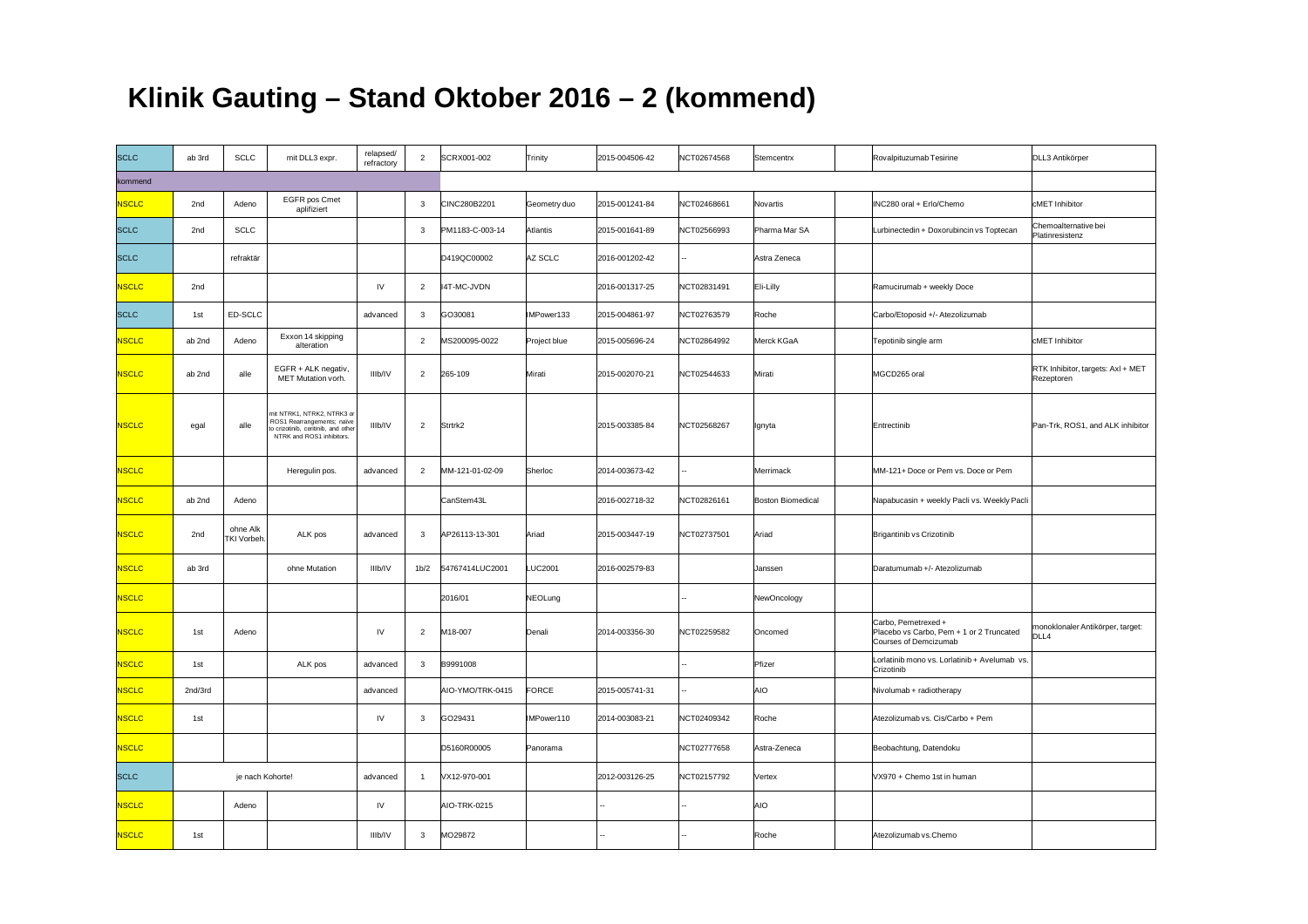#### **Klinik Gauting – Stand Juli 2016**

**Lurbinectedin:** synthet. Tetrahydropyrrolo-[4, 3, 2-de]quinolin-8(1H)-1 Alkaloid Analog [with potential antineoplastic activity. Lurbinectedin covalently binds to residues lying in the minor groove of DNA, which may result in delayed progression through S phase, cell cycle arrest in the G2/M phase and cell death.]

**Duratumumab (Darzalex):** monoklon. CD38-AK, zugel. für vorbeh+refrakt Myelom [CD38 molecule is highly expressed on the surface of multiple myeloma cells. It is believed to induce rapid tumor cell death through programmed cell death, or apoptosis, and multiple immunemediated mechanisms, including complement-dependent cytotoxicity, antibody-dependent cellular phagocytosis and antibody-dependent cellular cytotoxicity.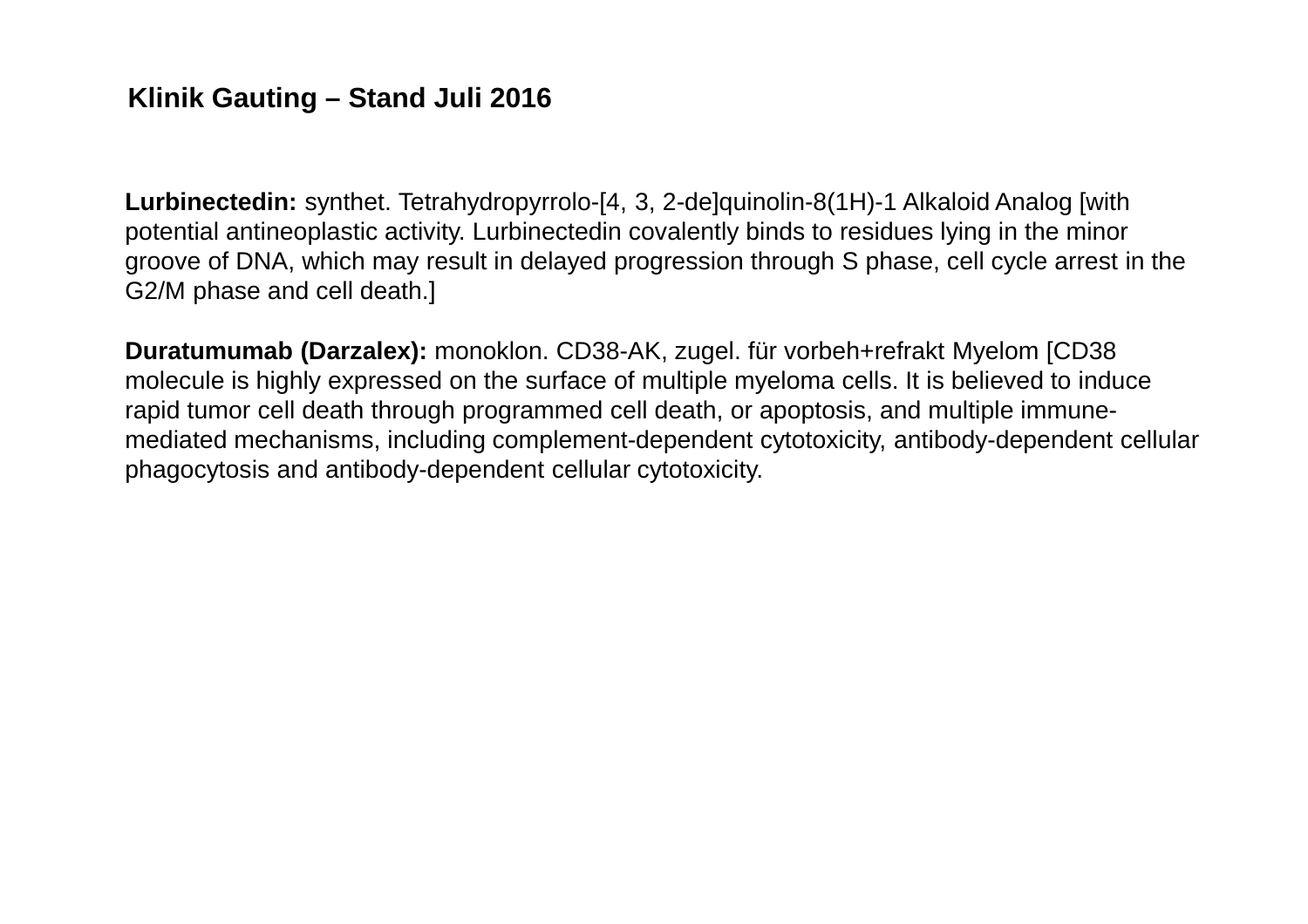## **Die prognostische Bedeutung der Expression von HER3 und Heregulin beim NSCLC**



8 2010 Amgen and Daiichi-Sankyo. All rights reserved.